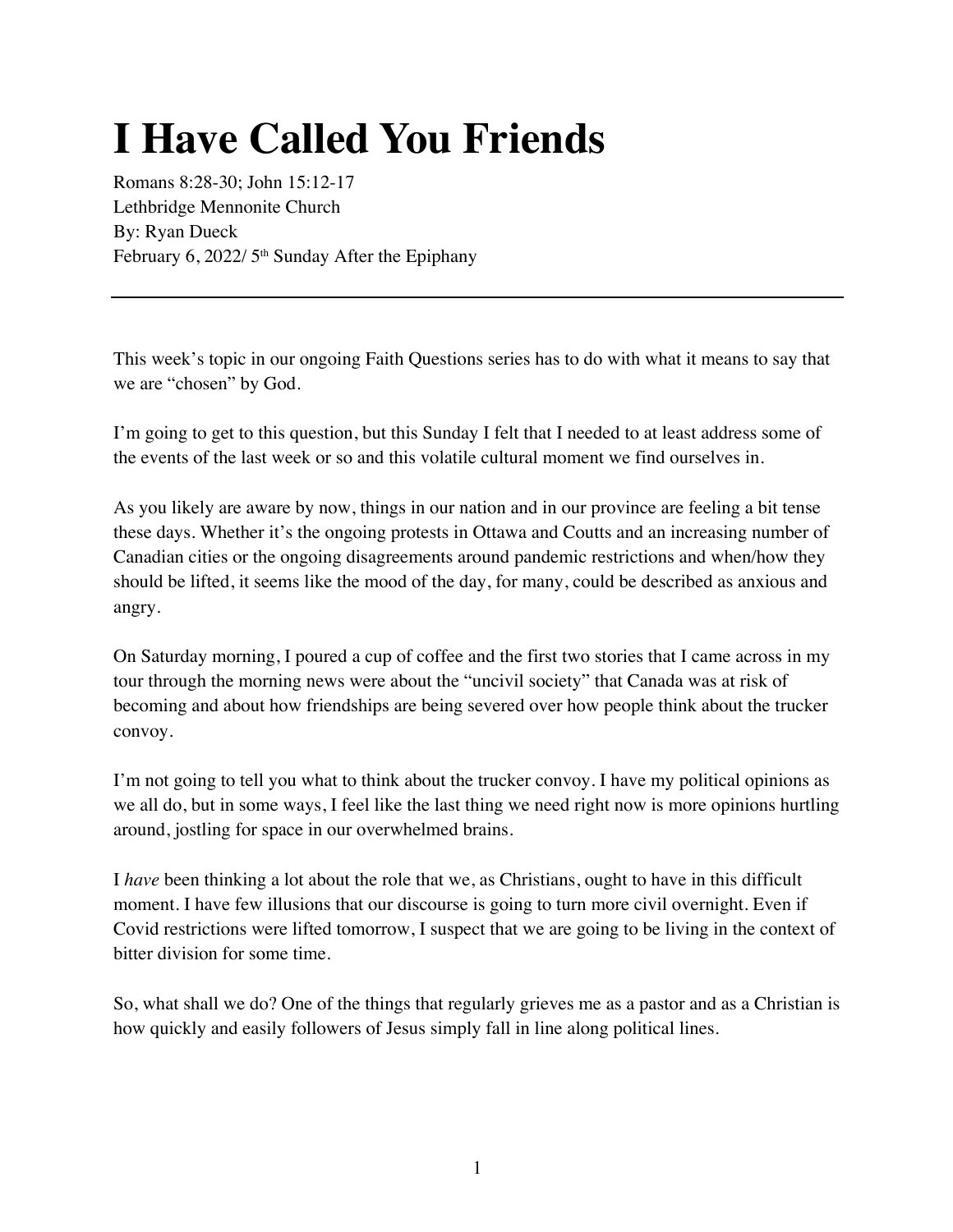Liberal Christians say liberal things. Conservative Christians say conservative things. Our discourse is polarizing and hostile, with one side being entirely right and the other side entirely wrong (and often wicked).

In the midst of all this I wonder: Who is saying Jesus things and in Jesus ways?

Who is even attempting to take a step or two toward those who think differently? Who is trying to walk a mile in the shoes of those whose views they find distasteful, even offensive? Who is trying to understand in ways that we would wish to be understood?

Christians claim that Jesus is the one to whom we owe primary allegiance.

Well, Jesus engaged everyone from Roman centurions to prostitutes and tax collectors to rougharound-the-edges blue collar fishermen to religious leaders to Samaritans.

He didn't bless and baptize everything these people said or thought or did, but he did seek to meet them squarely where they were, to try to get on the inside of their experience.

Jesus was a very determined boundary-crosser. His followers should be, too.

We, of all people, should be the last ones to resort to caricatures of those who don't think like us. We, of all people, ought to be those trying to get on the inside of people's experiences and pain and uncertainty and asking, "What might the love of this particular neighbour look like in this particular context?"

Nothing is easier than taking cheap shots and labelling those we disagree with in self-serving ways. This is a very easy path to take, and many take it.

But I *firmly* believe that it is the task of followers of Jesus to take the harder path—to recover a view of those we disagree with as neighbours instead of enemies.

There simply is no other way forward that doesn't simply entrench our various positions, and preserve our hopeless categories of "the good and right people (which always includes me)" and "the bad and wrong people (which always includes other people)."

If we who follow Jesus won't at least attempt something different, who will?

\*\*\*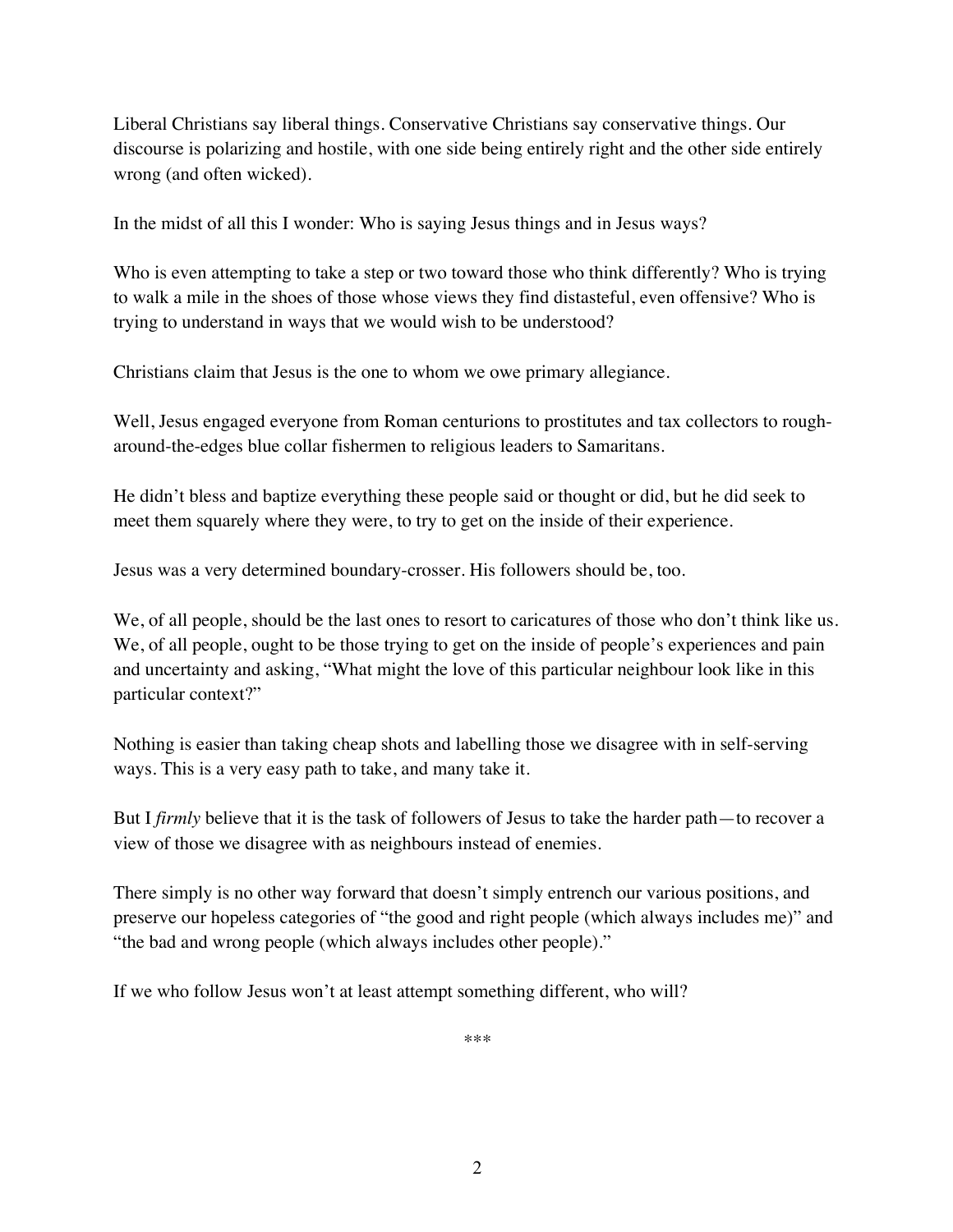Ok, on to this week's question about predestination and what it means to say that God "chooses us." We are swimming in deep theological waters today.

The person who asked the question referred to a sermon that I preached last August. I had been talking about what it means to "work out our salvation with fear and trembling" (Philippians 2:12).

My sermon that Sunday was largely autobiographical. I talked about how my thinking about "working out my salvation" had changed over the course of my lifetime. At one point, I quoted the Roman Catholic priest and popular author Richard Rohr:

Until you come to that time in your life when you choose that you have been chosen, when you accept that you have been totally accepted, the real process of personal transformation has not begun.

I also said that as I've gotten older, I have increasingly thought about faith "not as something that I chose but something (or someone) who chose me. I began to think a lot more about grace."

Could I expand on this thought? Well, sure. At least I can try.

What does it mean to say that God chose me or that God chooses us?

Am I making a claim about Christians as distinct from everyone else? About salvation and eternal destiny?

Am I talking about who's in and who's out? About the degree of control that God exercises over human beings and over all of creation?

Our passage in Romans would seem to suggest this, right?

For those whom he foreknew he also *predestined* to be conformed to the image of his Son, in order that he might be the firstborn within a large family.

Predestination is a big, scary theological word, often associated with John Calvin and Martin Luther and the theological systems that have grown out of the Reformation.

In simple terms, it is the doctrine that everything that happens has been willed and predestined by God. It is often extended to the realm of salvation—God determines who will be saved and who will be damned.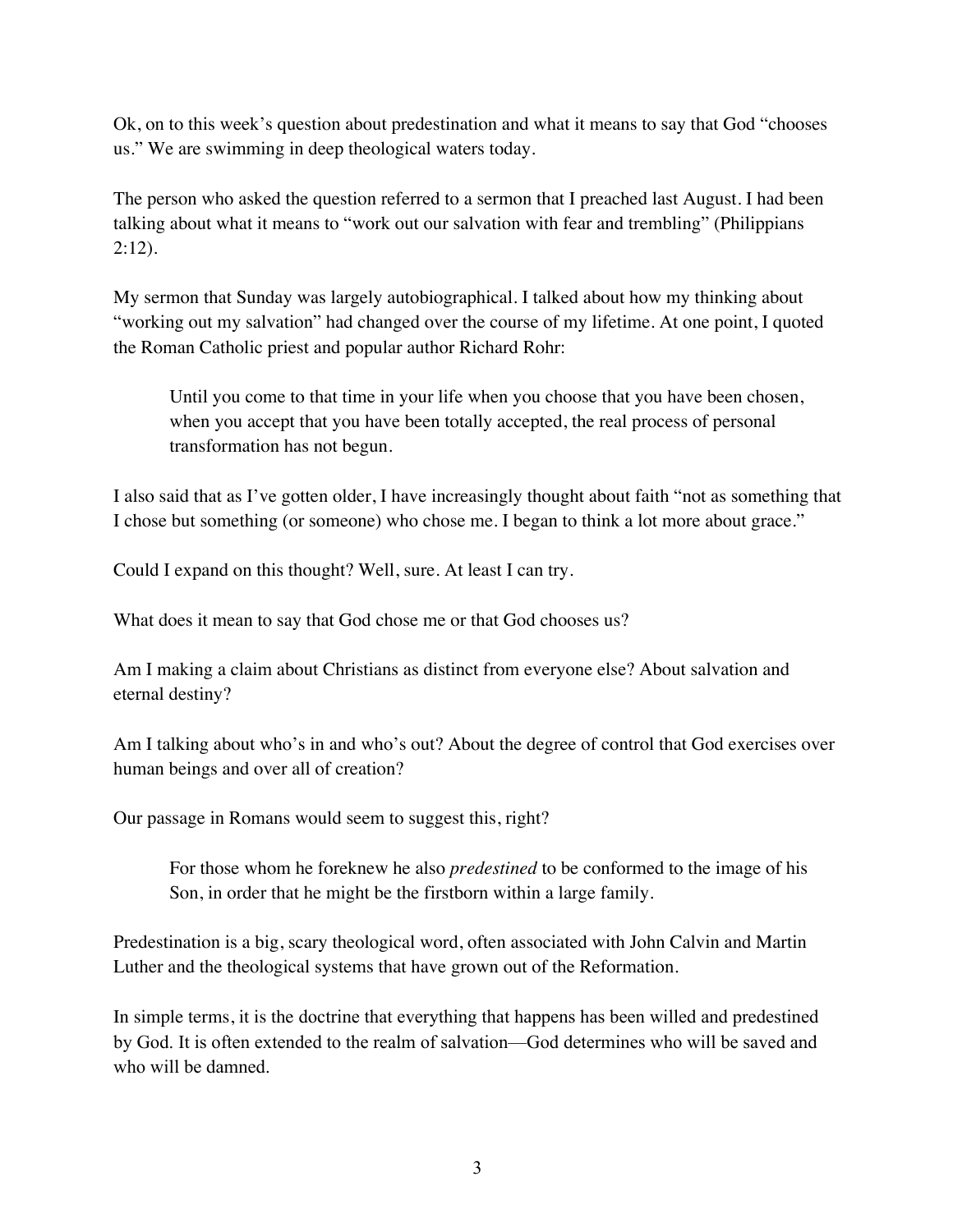Even Luther and Calvin weren't particularly fond of the idea that God chooses some and not others, but they believed that passages like this one in Romans demanded it.

Mennonites, by contrast, have not historically been known for our strong views on these matters.

If we have talked about it, it hasn't been very flattering. We've always stressed human freedom over divine providence.

Mennonites historically insisted that human beings always have the choice to take up our cross, to follow Jesus, to choose nonviolence instead of war, to choose baptism for ourselves instead of having someone do it for us.

Freedom of choice matters hugely to Mennonites. It has right from our beginnings. We have not tended to bother with creating elaborate theological systems that presume to explain precisely how God's will and human choice fit together.

We've sort of just said that our job is to do what Jesus said, to follow his teachings, to decide for ourselves. Jesus seems to assume in the gospels that we have the freedom to choose light or darkness and we've taken him at his word.

Indeed, the broad narrative of Scripture seems to assume that God has given us meaningful choice. We could cite specific examples like Joshua telling the people of Israel choose for themselves whom they would serve, or the consistent call of the prophets to return to God.

Yes, there are certain verses here and there in the bible that can be used to claim that God determines everything that happens, but the broad arc of the story the bible tells makes little sense if we believe that God has decided every detail in advance.

And even beyond all this, the assumption of human freedom makes sense of our everyday experience. We live lives where we daily choose this and not that. We urge our kids to make good choices. Our legal and moral systems require the assumption of freedom.

It doesn't *feel* like our every decision is being controlled and constrained by some divine puppeteer and while it's risky to do theology based on our feelings, our lived experience isn't nothing.

So, what did I mean when I said that I have increasingly come to think of the life of faith as less about something that I choose and more about who has chosen me?

Am I a bad Mennonite? Well, probably, but for reasons other than this one!  $\odot$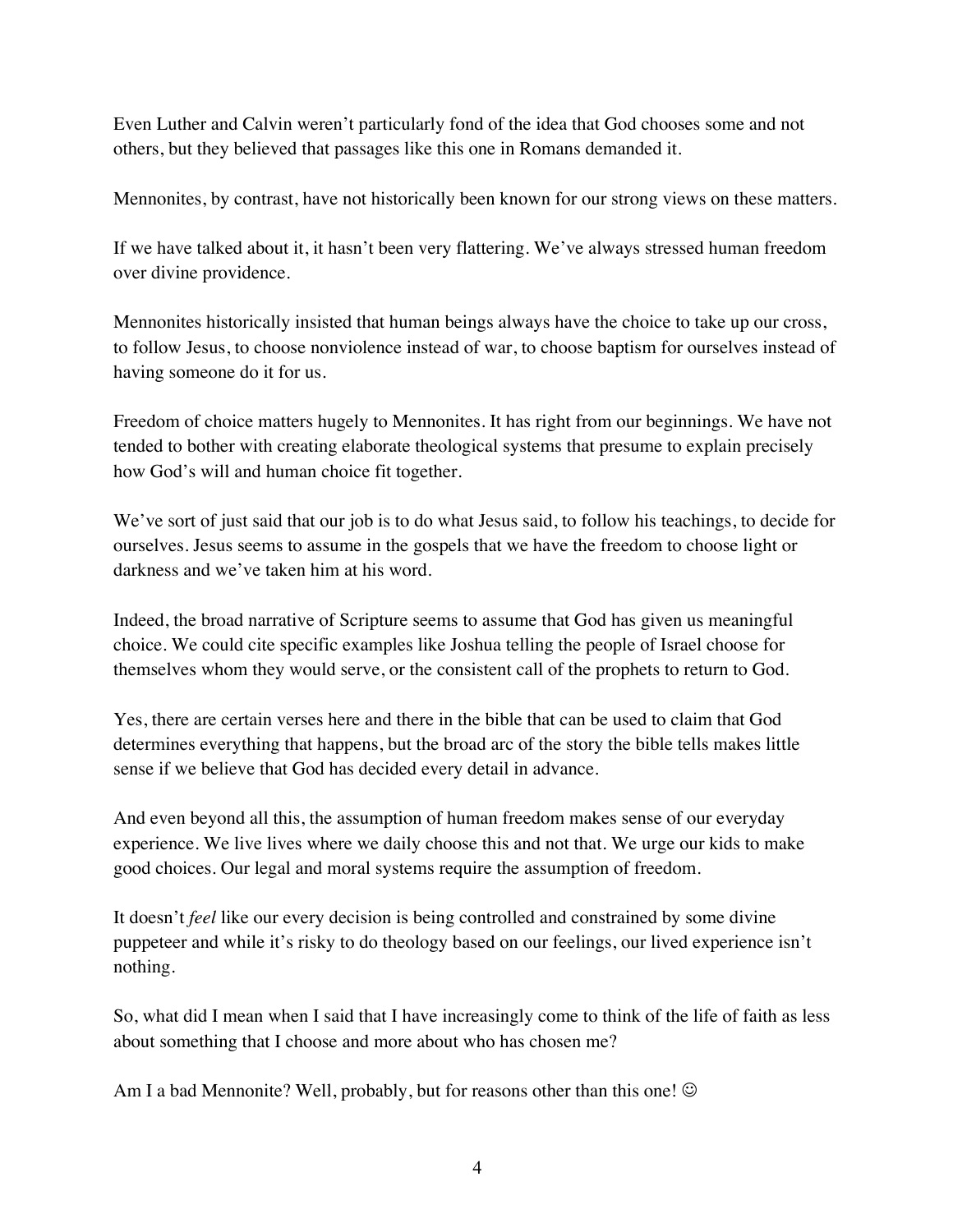For starters, I think that all Christians, at least on *some* level, believe that God's will and God's action precedes our own.

I do think that the most extreme form of predestination—that God specifically chooses some for salvation and damnation—is wicked and unworthy of the God made known in Jesus Christ.

But *all* Christians believe, at least on *some* level, that God can be trusted with our ultimate future, that God's will *will* ultimately be done on earth as in heaven.

At *some* point, however distant in the future, this will mean that God's will trumps human wills.

Disagreement comes with how we think of God's will and action in the meantime.

Some feel that God gently steers our wills gently, seeking to persuade rather than compel, working with human freedom.

Others think that God exerts more force upon our wills, at times, even contravening human freedom (indeed, it would seem that we often hope for this when we pray, don't we?).

Both views have problems.

People who believe that God controls and chooses everything that happens in our world struggle to articulate how we can think about God as good.

If God controls everything, that means all the bad things that happen in our world an in our lives is God's will. Many struggle to believe in a God that could deliberately *will* the horrors that our world has seen.

(It is a very difficult view to hold pastorally! Most of you will know the story of Fred Preston by now [I'll share more during prayer time].

I cannot *imagine* saying to Fred's wife and daughters that it was God's *specific* will that their husband and father be taken from them in this way. And yet, I have known people who do indeed take comfort from this view.)

By contrast, people who emphasize human freedom struggle to articulate how we can think about God as sovereign and powerful.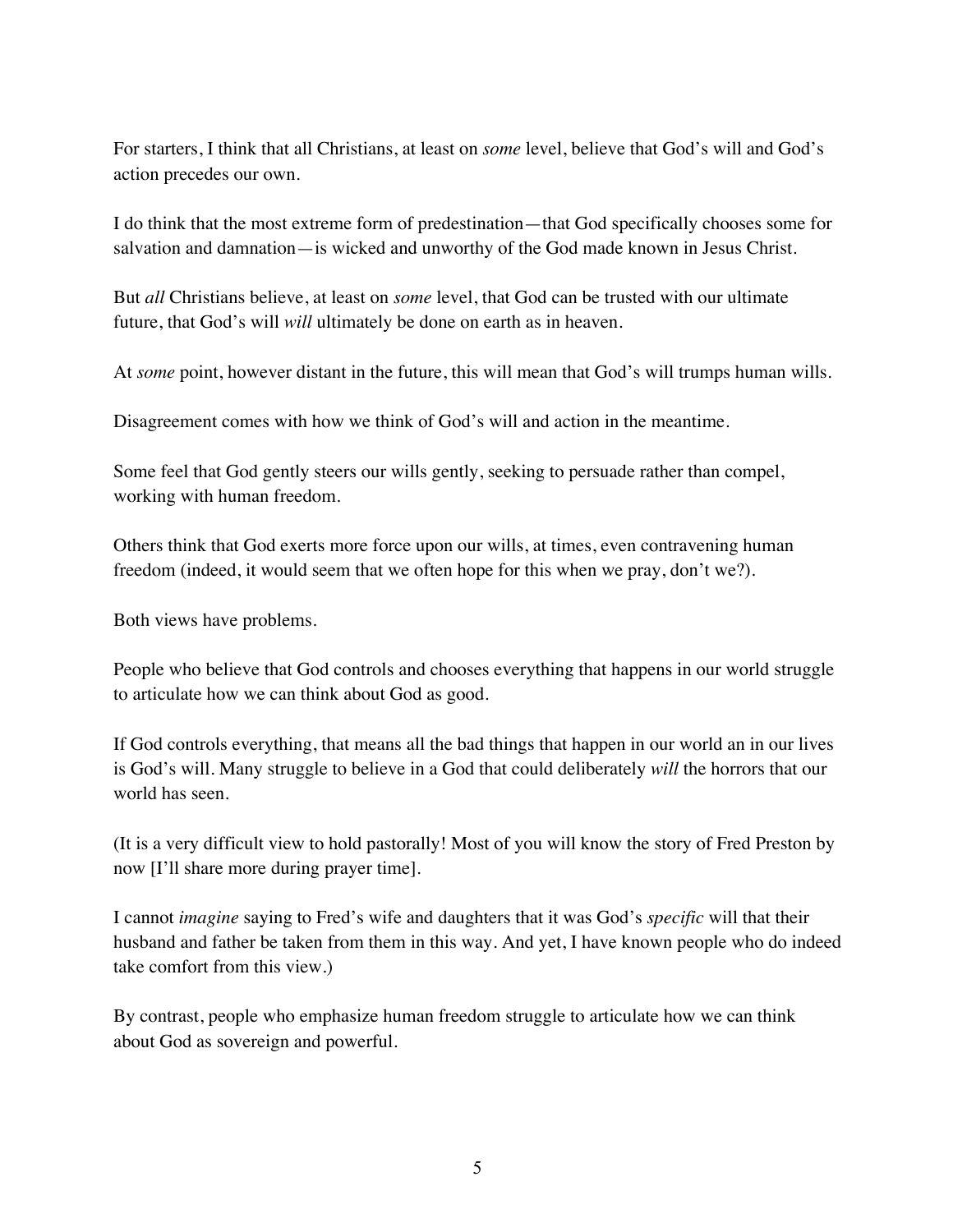It's great that God allows us to influence the story in good and bad ways, but if human freedom is the ultimate force in our world, what guarantee do we have that God's will *will* finally be done on earth as in heaven?

There are troublesome ditches on both sides. But this is one of those cases where I think that the best approach is both/and not either/or. There are important truths in both perspectives.

Our freedom is real and meaningful. God's action precedes and sustains and guides our own. God promises a future beyond anything we can choose or bring about on our own.

All of these things are true, even if we can't quite figure out how the puzzle pieces fit together.

We must acknowledge that we are in the realm of a deep mystery here, that we both choose and are chosen at the same time.

It's also worth asking what predestination for? Is it so that some get goodies and not others?

## **When we say that God chooses us does that mean that we are chosen for a privilege or a purpose?**

If we look at Romans, it says that God has predestined that Christians will be conformed to the image of his son (echoed in Ephesians).

And what is the image of his son? Well, it is many things, but most basically it is defined by selfsacrificial love toward friends and enemies.

This is what we have been chosen for.

We have not been chosen to the exclusion of all others, nor have we been chosen because God likes some people better than others.

What was true of Israel is true for the church. We have been chosen to bear God's purposes in the world, to participate in God's "plan for the fullness of time, to gather up all things in him, things in heaven and things on earth" (Eph. 1:10).

God has chosen a community to play this role. As it says in Romans, Christ is the firstborn of a large family—one that is always getting larger!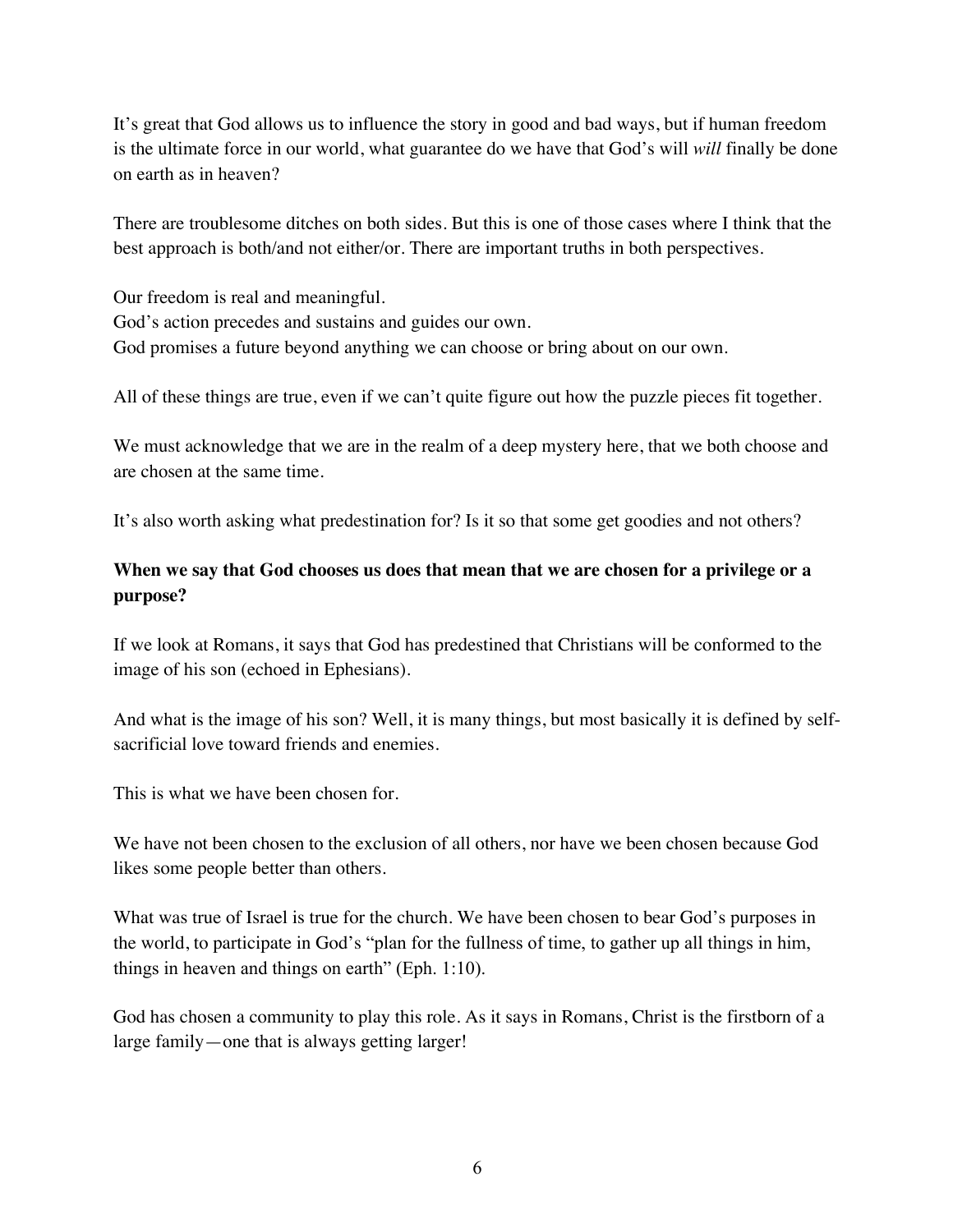**God has predestined not that some are in, and some are out but that there will be a community that will bear his purposes in the world.** 

\*\*\*

I made up my own definition of "chosen" this week. I will close by submitting it to you in the hopes that it might be helpful.

To say that we are "chosen" is to say that each one of us is "created, loved, and summoned with divine intentionality."

**Created**: you were *meant* to be, in all of your unique individuality.

**Loved**: God loves you, personally, even unto death

**Summoned**: God invites you and everyone to live into this creational intent, to bear fruit, to imitate Christ in life and in death thus bearing witness to the deepest meaning and hope of the world.

Yes, God chooses specific people for specific tasks at specific points in the story. Moses, Esther, David, Mary, Paul… the list could go on right to the present.

But on a broader level, there is a sense in which there is not a person alive or who has ever lived who has not been chosen.

And there is not a person alive who is not invited to choose that they have been chosen.

In our passage from, John Jesus says these words: "You did not choose me. I have chosen you."

He says these words to his disciples, but by faith we also believe that he says them to us, all these years later. *I have called you friends.* 

And the friends of Jesus seek to do what Jesus commanded in the confidence that God's ultimate purposes are being accomplished in the process.

I don't know if you've noticed, but each of the Faith Questions sermons thus far this year have echoed similar themes.

Whether we've talked about Covid controversies or the songs of sinners or Christians' chequered history in evangelism, we have always bumped up against the uncomfortable truth that human beings are limited and finite and sinful.